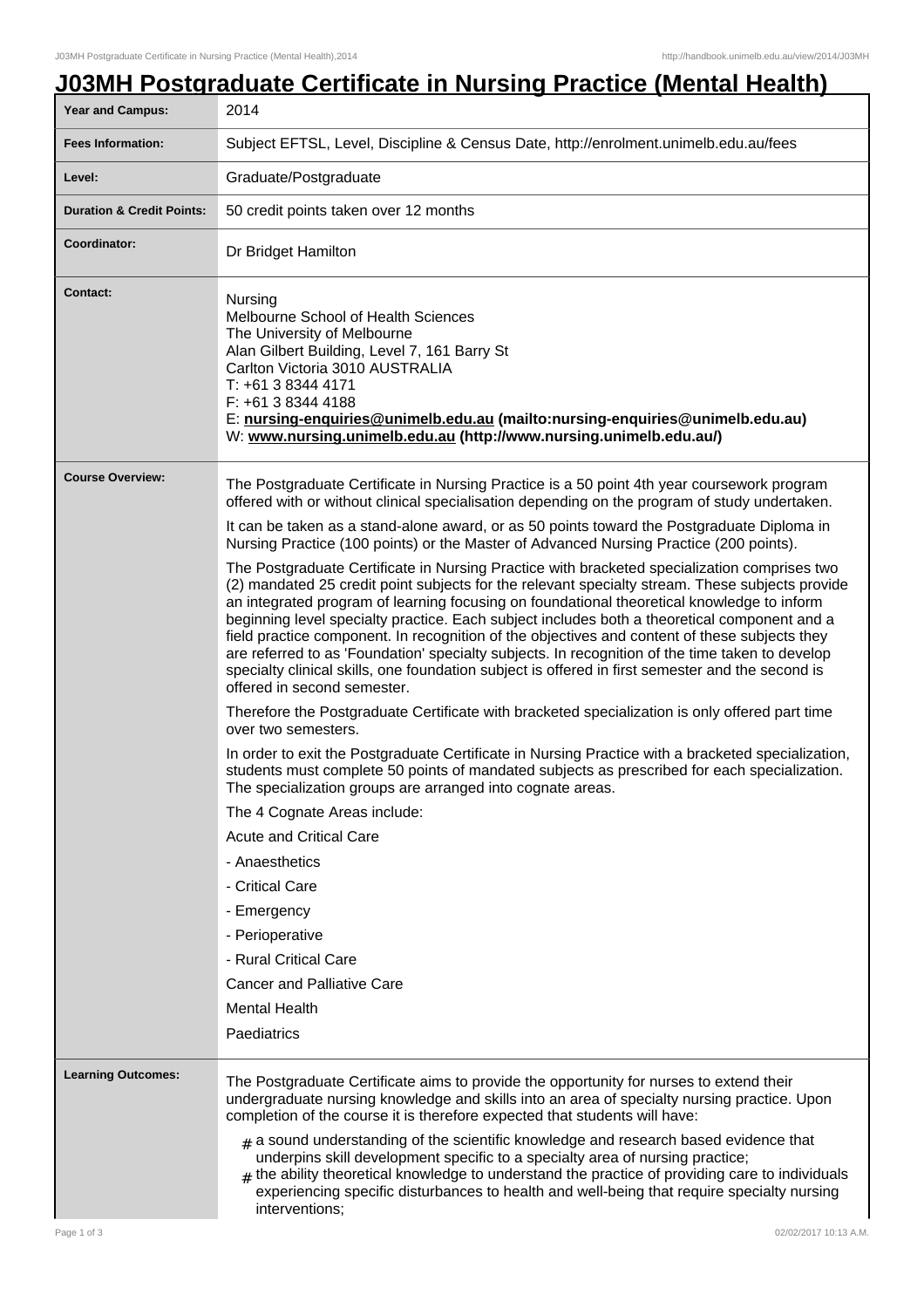|                                                             | $_{\text{\#}}$ skills in critical inquiry relevant to a chosen specialty area of nursing practice;<br>$#$ the ability to communicate an understanding of the theoretical basis for practice both<br>verbally and in a written form;<br>$_{\#}$ problem solving skills appropriate for delivery and evaluation of patient care as a specialty<br>practice nurse;<br>$_{\#}$ life long learning skills that facilitate knowledge and skill development as a specialty<br>practice nurse and the ability to undertake ongoing professional development in preparation<br>for more advanced levels of specialty practice;<br>$_{\#}$ demonstrated clinical competencies in a workplace environment assessed by clinical<br>experts to be at a beginning competency level as benchmarked against Australian specialty<br>practice competencies.                                                                                                                                                                                                                                                                                                                                                                                                                                                                                                                                                                    |                                   |                          |
|-------------------------------------------------------------|---------------------------------------------------------------------------------------------------------------------------------------------------------------------------------------------------------------------------------------------------------------------------------------------------------------------------------------------------------------------------------------------------------------------------------------------------------------------------------------------------------------------------------------------------------------------------------------------------------------------------------------------------------------------------------------------------------------------------------------------------------------------------------------------------------------------------------------------------------------------------------------------------------------------------------------------------------------------------------------------------------------------------------------------------------------------------------------------------------------------------------------------------------------------------------------------------------------------------------------------------------------------------------------------------------------------------------------------------------------------------------------------------------------|-----------------------------------|--------------------------|
| <b>Course Structure &amp;</b><br><b>Available Subjects:</b> | The Postgraduate Certificate in Nursing Practice with bracketed specialization comprises two<br>(2) mandated 25 credit point subjects for the relevant specialty stream.                                                                                                                                                                                                                                                                                                                                                                                                                                                                                                                                                                                                                                                                                                                                                                                                                                                                                                                                                                                                                                                                                                                                                                                                                                      |                                   |                          |
| <b>Subject Options:</b>                                     | <b>Mandated Subjects</b>                                                                                                                                                                                                                                                                                                                                                                                                                                                                                                                                                                                                                                                                                                                                                                                                                                                                                                                                                                                                                                                                                                                                                                                                                                                                                                                                                                                      |                                   |                          |
|                                                             | Subject                                                                                                                                                                                                                                                                                                                                                                                                                                                                                                                                                                                                                                                                                                                                                                                                                                                                                                                                                                                                                                                                                                                                                                                                                                                                                                                                                                                                       | <b>Study Period Commencement:</b> | <b>Credit</b><br>Points: |
|                                                             | NURS90014 Foundations in Mental Health 1                                                                                                                                                                                                                                                                                                                                                                                                                                                                                                                                                                                                                                                                                                                                                                                                                                                                                                                                                                                                                                                                                                                                                                                                                                                                                                                                                                      | Semester 1                        | 25                       |
|                                                             | NURS90016 Foundations in Mental Health 2                                                                                                                                                                                                                                                                                                                                                                                                                                                                                                                                                                                                                                                                                                                                                                                                                                                                                                                                                                                                                                                                                                                                                                                                                                                                                                                                                                      | Semester 2                        | 25                       |
| <b>Entry Requirements:</b>                                  | Admission requirements for all specialty and advanced practice courses:<br>$#$ a Bachelor of Nursing (or equivalent training)<br>$#$ at least one year of clinical experience as a registered Division 1, 3 or 4 nurse within the<br>five years prior to applying for the course<br>$_{\text{\#}}$ current unrestricted registration with the Nursing and Midwifery Board of Australia (formerly<br>the Nurses Board of Victoria) in Division 1, 3 or 4 of the Register (courses with clinical<br>components only)<br>$*$ current employment and clinical support in your specialty area (courses with clinical<br>components only)<br>$*$ meet the University of Melbourne's <b>English language requirements (http://</b><br>www.futurestudents.unimelb.edu.au/int/apply/grad/english-req.html)<br>If you are applying for the Postgraduate Diploma in Nursing Practice or Postgraduate<br>Certificate in Nursing Practice or a clinical specialisation in the Master of Advanced<br>Nursing Practice, you must provide evidence of current clinical employment and support<br>by submitting a completed Confirmation of Clinical Employment and Support<br>Form (http://www.nursing.unimelb.edu.au/_data/assets/pdf_file/0003/466050/<br>Confirmation of Employment and Clinical Support Form.pdf) with your application.                                                                                  |                                   |                          |
| <b>Core Participation</b><br><b>Requirements:</b>           | It is University policy to take all reasonable steps to minimise the impact of disability upon<br>academic study and reasonable adjustments will be made to enhance a student's participation<br>in the University's courses. This course requires all students to enrol in subjects where they<br>must actively and safely contribute to clinical/field work activities. Students who think their<br>disability will impact on meeting this requirement are encouraged to discuss this matter with the<br>Course Coordinator and the Disability Liaison Unit.                                                                                                                                                                                                                                                                                                                                                                                                                                                                                                                                                                                                                                                                                                                                                                                                                                                |                                   |                          |
| <b>Graduate Attributes:</b>                                 | The Melbourne Experience enables our graduates to become: Academically excellent: have<br>a strong sense of intellectual integrity and the ethics of scholarship have in-depth knowledge<br>of their specialist discipline(s) reach a high level of achievement in writing, generic research<br>activities, problem-solving and communication be critical and creative thinkers, with an aptitude<br>for continued self-directed learning be adept at learning in a range of ways, including through<br>information and communication technologies Knowledgeable across disciplines: examine<br>critically, synthesise and evaluate knowledge across a broad range of disciplines expand their<br>analytical and cognitive skills through learning experiences in diverse subjects have the capacity<br>to participate fully in collaborative learning and to confront unfamiliar problems have a set of<br>flexible and transferable skills for different types of employment Leaders in communities: initiate<br>and implement constructive change in their communities, including professions and workplaces<br>have excellent interpersonal and decision-making skills, including an awareness of personal<br>strengths and limitations mentor future generations of learners engage in meaningful public<br>discourse, with a profound awareness of community needs Attuned to cultural diversity: value |                                   |                          |